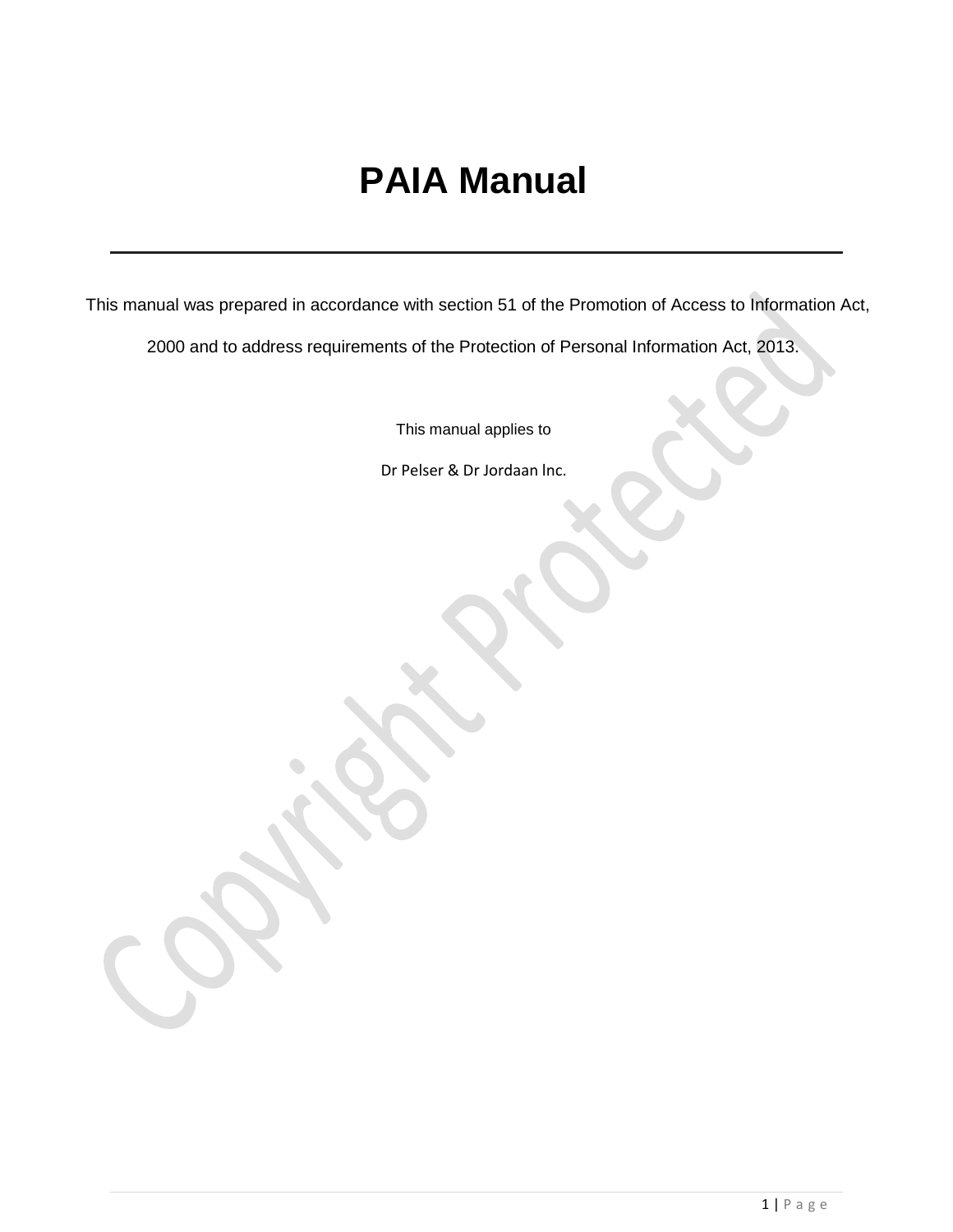### 1. **BACKGROUND TO THE PROMOTION OF ACCESS TO INFORMATION ACT**

- 1.1. The Promotion of Access to Information Act, No. 2of 2000 (the "Act) was enacted on 3 February 2000, giving effect to the constitutional right in terms of section 32 of the Bill of Rights contained in the Constitution of the Republic of South Africa 108 of 1996 (the "Constitution") of access to any information held by the state and any information that is held by another person and that is required for the exercise or protection of any rights.
- 1.2. In terms of section 51 of the Act, all Private Bodies are required to compile an Information Manual ("PAIA Manual").
- 1.3. Where a request is made in terms of the Act, the body to whom the request is made is obliged to release the information, subject to applicable legislative and / or regulatory requirements, except where the Act expressly provides that the information may be adopted when requesting information from a public or private body.

### **2. Dr Pelser & Dr Jordaan lnc.**

2.1. Orthopaedic Hand Surgeons / Specialist Practice

### **3. PAIA MANUAL**

- 3.1. The purpose of PAIA is to promote the right of access to information, to foster a culture of transparency and accountability within Dr Pelser & Dr Jordaan lnc. by giving the right to information that is required for the exercise or protection of any right and to actively promote a society in which the people of South Africa have effective access to information to enable them to exercise and protect their rights.
- 3.2. In order to promote effective governance of private bodies, it is necessary to ensure that everyone is empowered and educated to understand their rights in relation to public and private bodies.
- 3.3. Section 9 of the Act recognises that the right to access information cannot be unlimited and should be subject to justifiable limitations, including, but not limited to:
	- 3.3.1. Limitations aimed at the reasonable protection of privacy;
	- 3.3.2. Commercial confidentiality; and
	- 3.3.3. Effective, efficient and good governance;

and in a manner which balances that right with any other rights, including such rights contained in the Bill of Rights in the Constitution.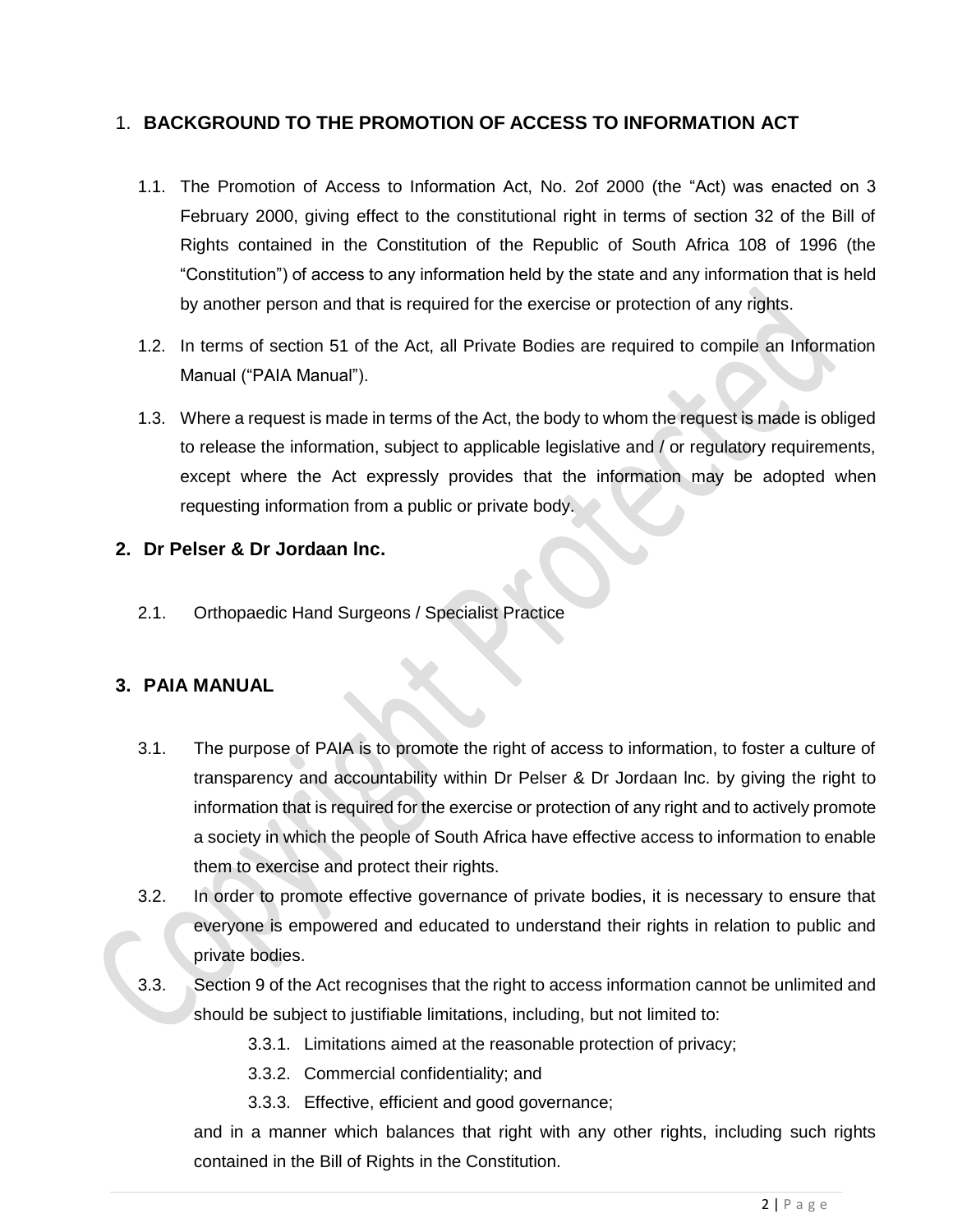3.4. This PAIA Manual complies with the requirements of guide mentioned in section 10 of the Act and recognises that upon commencement of the Protection of Personal Information Act 4 of 2013, that the appointed Information Regulator will be responsible to regulate compliance with the Act and its regulations by private and public bodies.

# **4. CONTACT DETAILS OF THE MANAGING DIRECTOR [SECTION 51(1)(A)]**

| <b>Managing Directors:</b> | Dr PC Pelser & Dr PW Jordaan                     |  |  |  |  |  |  |
|----------------------------|--------------------------------------------------|--|--|--|--|--|--|
| <b>Registered Address:</b> | 19 Gloucester Lane, George Central, George, 6530 |  |  |  |  |  |  |
| <b>Postal Address:</b>     | N/A                                              |  |  |  |  |  |  |
| <b>Telephone Number:</b>   | 044 050 1352                                     |  |  |  |  |  |  |
| <b>Website:</b>            | http://gardenroutehandsurgeon.co.za/             |  |  |  |  |  |  |

# **5. THE INFORMATION OFFICER [SECTION 51(1)(B)]**

- 5.1. The Act prescribes the appointment of an Information Officer for public bodies where such Information Officer is responsible to, inter alia, assess request for access to information. The head of a private body fulfils such a function in terms of section 51. Dr Pelser & Dr Jordaan lnc. has opted to appoint an Information Officer to assess such a request for access to information as well as to oversee its required functions in terms of the Act.
- 5.2. The Information Officer appointed in terms of the Act also refers to the Information Officer as referred to in the Protection of Personal Information Act 4 of 2013. The Information Officer oversees the functions and responsibilities as required for in terms of both this Act as well as the duties and responsibilities in terms of section 55 of the Protection of Personal Information Act 4 of 2013 after registering with the Information Regulator.
- 5.3. The Information Officer may appoint, where it is deemed necessary, Deputy Information Officers, as allowed in terms of section 17 of the Act as well as section 56 of the Protection of Personal Information Act 4 of 2013. This is in order to render Dr Pelser & Dr Jordaan lnc. as accessible as reasonable possible for requesters of its records and to ensure fulfilment of its obligations and responsibilities as prescribed in terms of section 55 of the Protection of Personal Information Act 4 of 2013. All request for information in terms of this Act must be addressed to the Information Officer.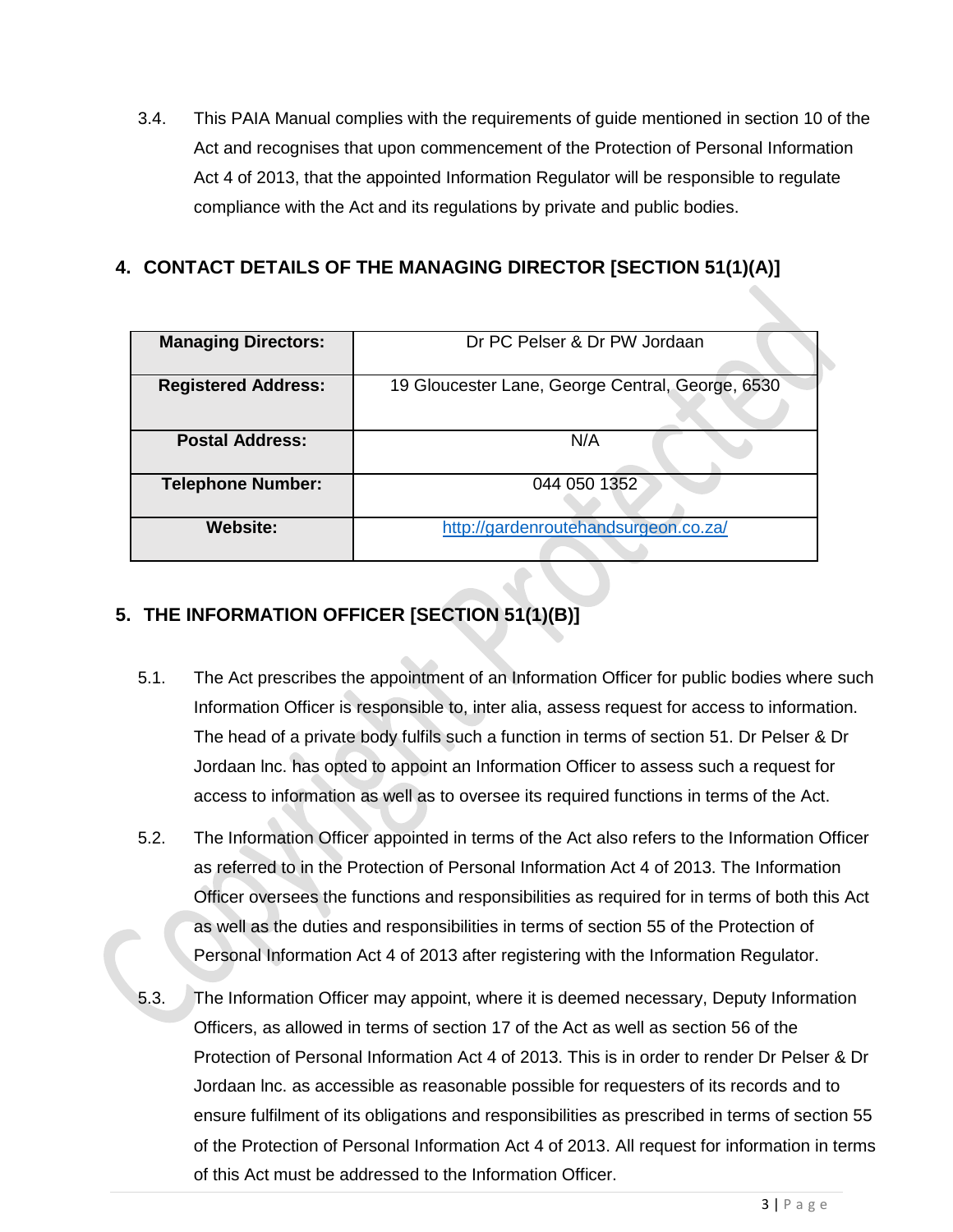# **CONTACT DETAILS OF THE INFORMATION OFFICER**

#### **Information Officer:** Dr PC Pelser

**Physical Address:** 19 Gloucester Lane, George Central, George, 6530

**Telephone Number:** 044 050 1352

**Email:** [info@gardenroutehandsurgeon.co.za](mailto:info@gardenroutehandsurgeon.co.za)

#### **6. GUIDE OF SA HUMAN RIGHTS COMMISSION (SECTION 51(1) (B))**

The ACT grants a requester access to records of a private body, if the record is required for the exercise or protection of any rights. If a public body lodges a request, the public body must be acting in the public interest.

- 6.1. Requests in terms of the ACT shall be made in accordance with the prescribed procedures, at the rates provided. The forms and tariff are dealt with in paragraphs 6 and 7 of the Act.
- 6.2. Requesters are referred to the Guide in terms of Section 10 which has been compiled by the South African Human Rights Commission, which will contain information for the purposes of exercising Constitutional Rights. The Guide is available from the SAHRC.
- 6.3. The contact details of the Commission are:

| <b>CONTACT BODY:</b>     | THE SOUTH AFRICAN HUMAN RIGHTS COMMISSION                |
|--------------------------|----------------------------------------------------------|
| <b>Physical Address:</b> | <b>PAIA Unit</b>                                         |
|                          | 29 Princess of Wales Terrace Cnr York and Andrew Streets |
|                          | Parktown                                                 |
| <b>Postal Address:</b>   | Private Bag 2700, Houghton 2041                          |
| <b>Telephone Number:</b> | +27 11 877 3600                                          |
| E-Mail:                  | PAIA@sahrc.org.za                                        |
| <b>Web Site:</b>         | www.sahrc.org.za                                         |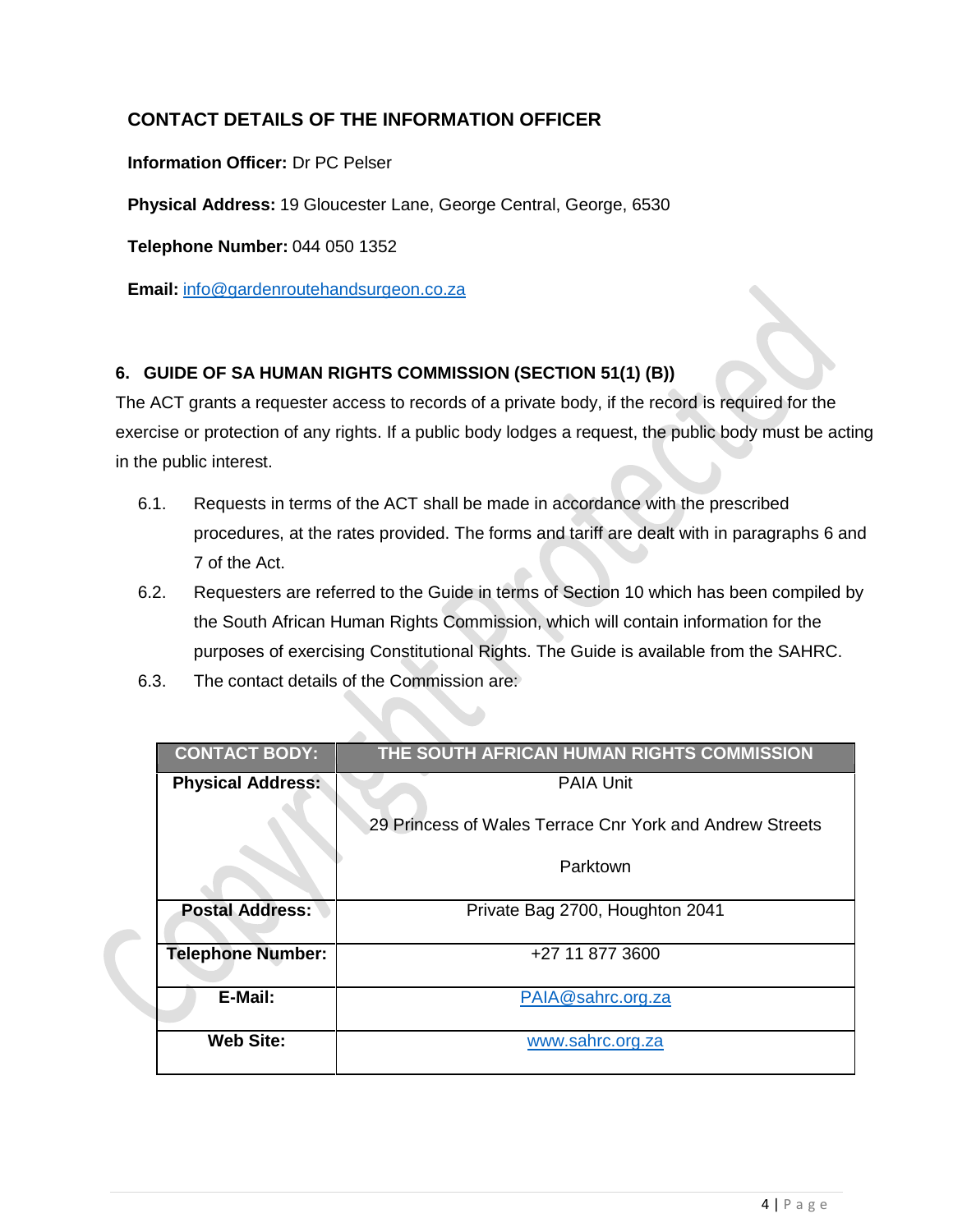### **7. THE LATEST NOTICE IN TERMS OF SECTION 52(2) (IF ANY) [SECTION 51(1)(C)]**

No notice has been published on the categories of records that are automatically available without a person having to request access in terms of Section 52(2) of PAIA.

# **8. SUBJECTS AND CATEGORIES OF RECORDS AVAILABLE ONLY ON REQUEST TO ACCESS IN TERMS OF THE ACT (SECTION 51(1) (E))**

#### 8.1. **Records held by** Dr Pelser & Dr Jordaan lnc.

For the purposes of this clause 8.1, "Personnel" refers to any person who works for, or provides services to, or on behalf of Dr Pelser & Dr Jordaan lnc. and receives or is entitled to receive remuneration and any other person who assist in carrying out or conducting the business of Dr Pelser & Dr Jordaan lnc.. This includes, without limitation, directors (executive and non- executive), all permanent, temporary and part-time staff, as well as contract workers. This clause serves as a reference to the categories of information that Dr Pelser & Dr Jordaan lnc. holds. The information is classified and grouped according to records relating to the following subjects and categories:

| <b>SUBJECT</b>               | <b>CATEGORY</b>                                                          |
|------------------------------|--------------------------------------------------------------------------|
| <b>Companies Act Records</b> | All trust deeds;                                                         |
|                              | Documents of Incorporation;                                              |
|                              | Index of names of Directors;                                             |
|                              | Memorandum of Incorporation;                                             |
|                              | Minutes of meetings of the Board of Directors;                           |
|                              | Minutes of meetings of Shareholders;                                     |
|                              | Proxy forms;                                                             |
|                              | Register of debenture-holders;                                           |
|                              | Register of directors' shareholdings;                                    |
|                              | Share certificates;                                                      |
|                              | Share Register and other statutory registers and/or records<br>and/or    |
|                              | documents;                                                               |
|                              | Special resolutions/Resolutions passed at General and Class<br>meetings; |
|                              | Records relating to the appointment of:                                  |
|                              | Auditors;                                                                |
|                              | Directors;                                                               |
|                              | Prescribed Officer.                                                      |
|                              | Public Officer; and                                                      |
|                              | Secretary                                                                |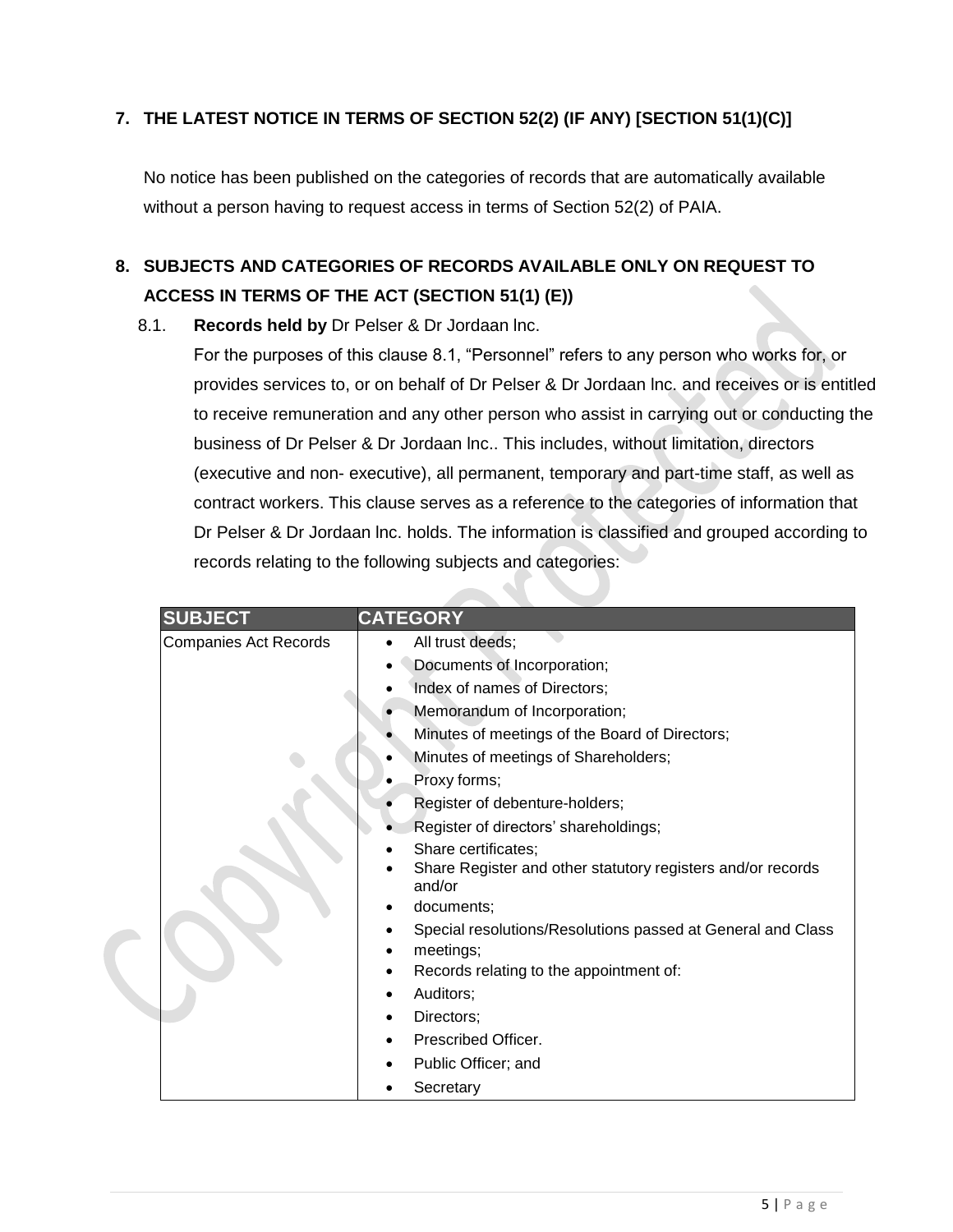| <b>Financial Records</b>                               | <b>Accounting Records;</b><br>$\bullet$                                  |
|--------------------------------------------------------|--------------------------------------------------------------------------|
|                                                        | <b>Annual Financial Reports;</b>                                         |
|                                                        | <b>Annual Financial Statements</b>                                       |
|                                                        | Asset Registers;                                                         |
|                                                        | <b>Bank Statements;</b>                                                  |
|                                                        | Banking details and bank accounts;                                       |
|                                                        | <b>Banking Records;</b><br>$\bullet$                                     |
|                                                        | Debtors / Creditors statements and invoices;                             |
|                                                        | General ledgers and subsidiary ledgers;                                  |
|                                                        | General reconciliation;                                                  |
|                                                        | Invoices;                                                                |
|                                                        | Paid Cheques;                                                            |
|                                                        | Policies and procedures;                                                 |
|                                                        | Rental Agreements; and                                                   |
|                                                        | <b>Tax Returns</b><br>٠                                                  |
| <b>IT Department</b>                                   | Computer / mobile device usage policy documentation;<br>$\bullet$        |
|                                                        | Disaster recovery plans;<br>$\bullet$                                    |
|                                                        | Hardware asset registers;<br>$\bullet$                                   |
|                                                        | Information security policies/standards/procedures;                      |
|                                                        | Information technology systems and user manuals                          |
|                                                        | Information usage policy documentation;                                  |
|                                                        | Project implementation plans;                                            |
|                                                        | Software licensing; and                                                  |
|                                                        | System documentation and manuals.                                        |
|                                                        | CSR schedule of projects/record of organisations that receive            |
| <b>Corporate Social</b><br><b>Responsibility (CSR)</b> | funding;<br>Reports, books, publications and general information related |
|                                                        | to CSR                                                                   |
|                                                        | spend;                                                                   |
|                                                        | Records and contracts of agreement with funded                           |
|                                                        | organisations.                                                           |

8.2. Note that the accessibility of the records may be subject to the grounds of refusal set out in this PAIA manual. Amongst other, records deemed confidential on the part of a third party, will necessitate permission from the third party concerned, in addition to normal requirements, before Dr Pelser & Dr Jordaan lnc. will consider access.

# **9. RECORDS AVAILABLE WITHOUT A REQUEST TO ACCESS IN TERMS OF THE ACT**

- 9.1. Records of a public nature, typically those disclosed on the Dr Pelser & Dr Jordaan lnc. website and in its various annual reports, may be accessed without the need to submit a formal application.
- 9.2. Other non-confidential records, such as statutory records maintained at CIPC, may also be accessed without the need to submit a formal application, however, please note that an appointment to view such records will still have to be made with the Information Officer.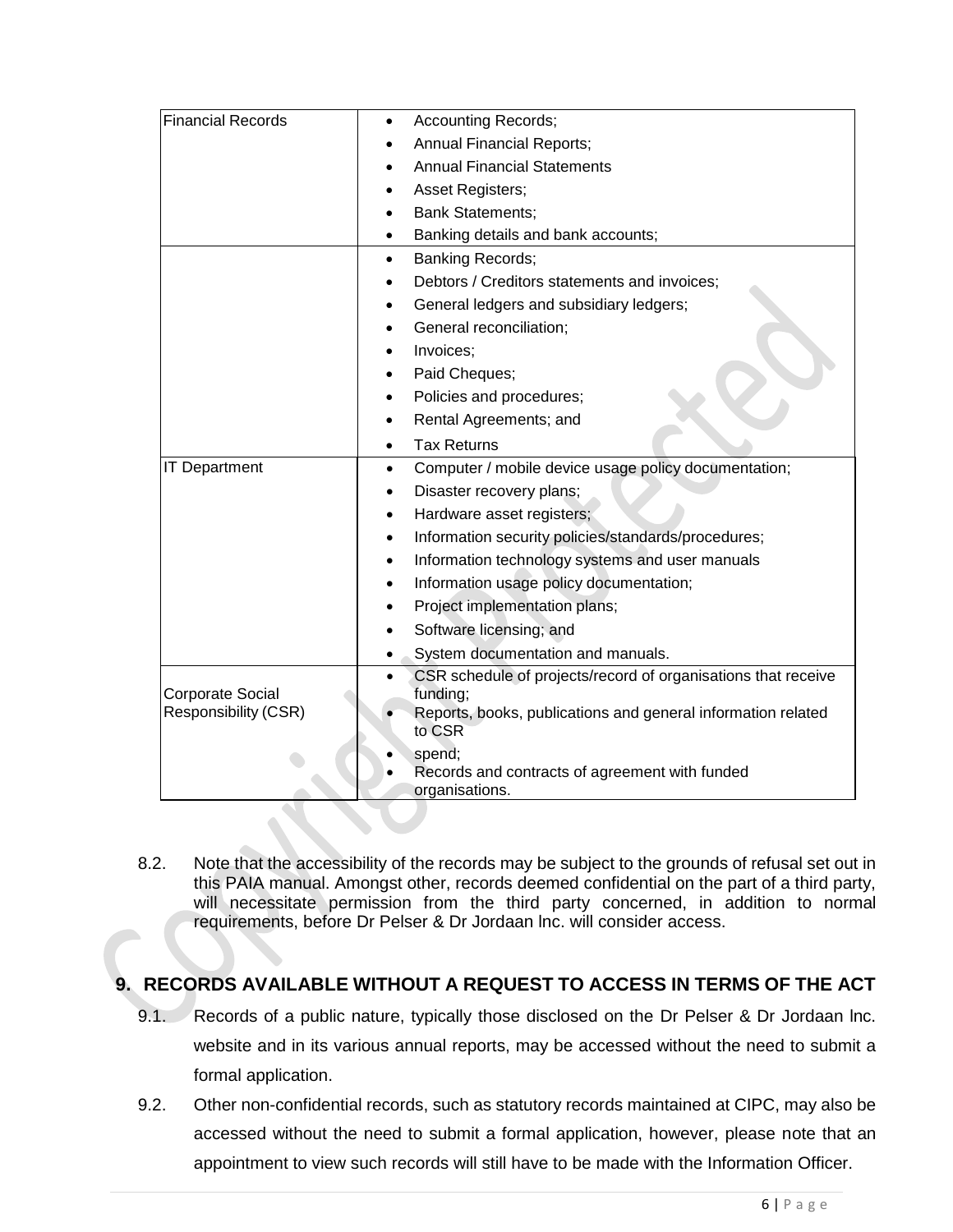# **10. DESCRIPTION OF THE RECORDS OF THE BODY WHICH ARE AVAILABLE IN ACCORDANCE WITH ANY OTHER LEGISLATION (SECTION 51(1) (D))**

- 10.1. Where applicable to its operations Dr Pelser & Dr Jordaan lnc. also retains records and documents in terms of the legislation below. Unless disclosure is prohibited in terms of legislation, regulations, contractual agreement or otherwise, records that are required to be made available in terms of these acts shall be made available for inspection by interested parties in terms of the requirements and conditions of the Act; the below mentioned legislation and applicable internal policies and procedures, should such interested parties be entitled to such information. A request to access must be done in accordance with the prescriptions of the Act.
	- a. Auditing Professions Act, No 26 of 2005;
	- b. Basic Conditions of Employment Act, No 75 of 1997;
	- c. Broad- Based Black Economic Empowerment Act, No 75 of 1997;
	- d. Business Act, No 71 of 1991;
	- e. Companies Act, No 71 of 2008;
	- f. Compensation for Occupational Injuries & Diseases Act, 130 of 1993;
	- g. Competition Act, No.71 of 2008;
	- h. Constitution of the Republic of South Africa 2008;
	- i. Copyright Act, No 98 of 1978;
	- j. Customs & Excise Act, 91 of 1964;
	- k. Electronic Communications Act, No 36 of 2005;
	- l. Electronic Communications and Transactions Act, No 25 of 2002;
	- m. Employment Equity Act, No 55 of 1998;
	- n. Financial Intelligence Centre Act, No 38 of 2001;
	- o. Identification Act, No. 68 of 1997;
	- p. Income Tax Act, No 58 of 1962;
	- q. Intellectual Property Laws Amendment Act, No 38 of 1997;
	- r. Labour Relations Act, No 66 of 1995;
	- s. Long Term Insurance Act, No 52 of 1998;
	- t. Occupational Health & Safety Act, No 85 of 1993;
	- u. Pension Funds Act, No 24 of 1956;
	- v. Prescription Act, No 68 of 1969;
	- w. Prevention of Organised Crime Act, No 121 of 1998;
	- x. Promotion of Access to Information Act, No 2 of 2000;
	- y. Protection of Personal Information Act, No. 4 of 2013;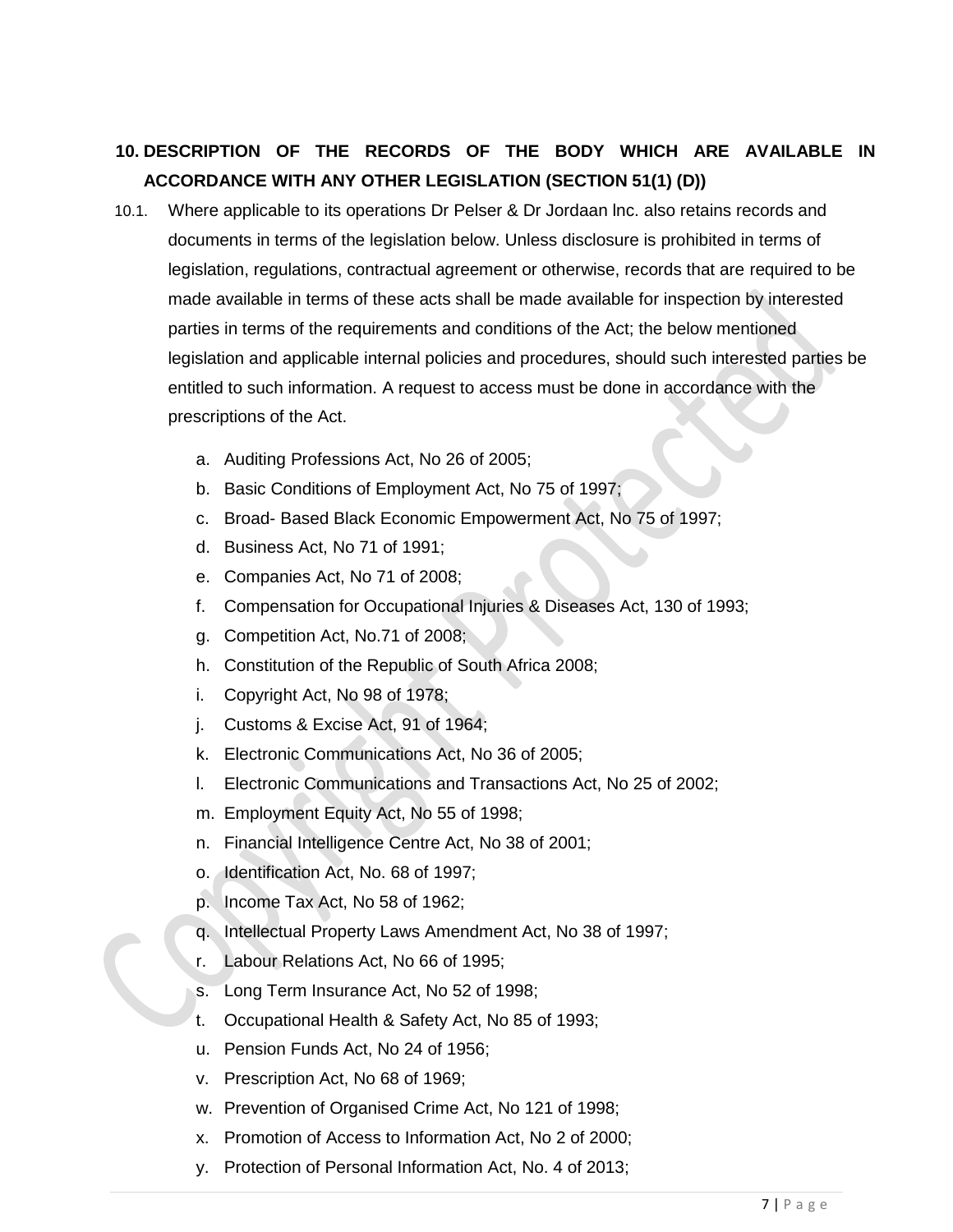- z. Regulation of Interception of Communications and Provision of Communication-Related Information Act 70 of 2002
- aa. Revenue laws Second Amendment Act. No 61 of 2008;
- bb. Skills Development Levies Act No. 9 of 1999;
- cc. Short-term Insurance Act No. 53 of 1998;
- dd. Trust Property Control Act 57 of 1988
- ee. Unemployment Insurance Contributions Act 4 of 2002;
- ff. Unemployment Insurance Act No. 30 of 1966;
- gg. Value Added Tax Act 89 of 1991.

*\* Although we have used our best endeavours to supply a list of applicable legislation, it is possible that this list may be incomplete. Whenever it comes to our attention that existing or new legislation allows a Requester access on a basis other than as set out in PAIA, we shall update the list accordingly. If a Requester believes that a right of access to a record exists in terms of other legislation listed above or any other legislation, the Requester is required to indicate what legislative right the request is based on, to allow the Information Officer the opportunity of considering the request in light thereof.*

10.2. It is further recorded that the accessibility of documents and records may be subject to the grounds of refusal set out in this PAIA Manual.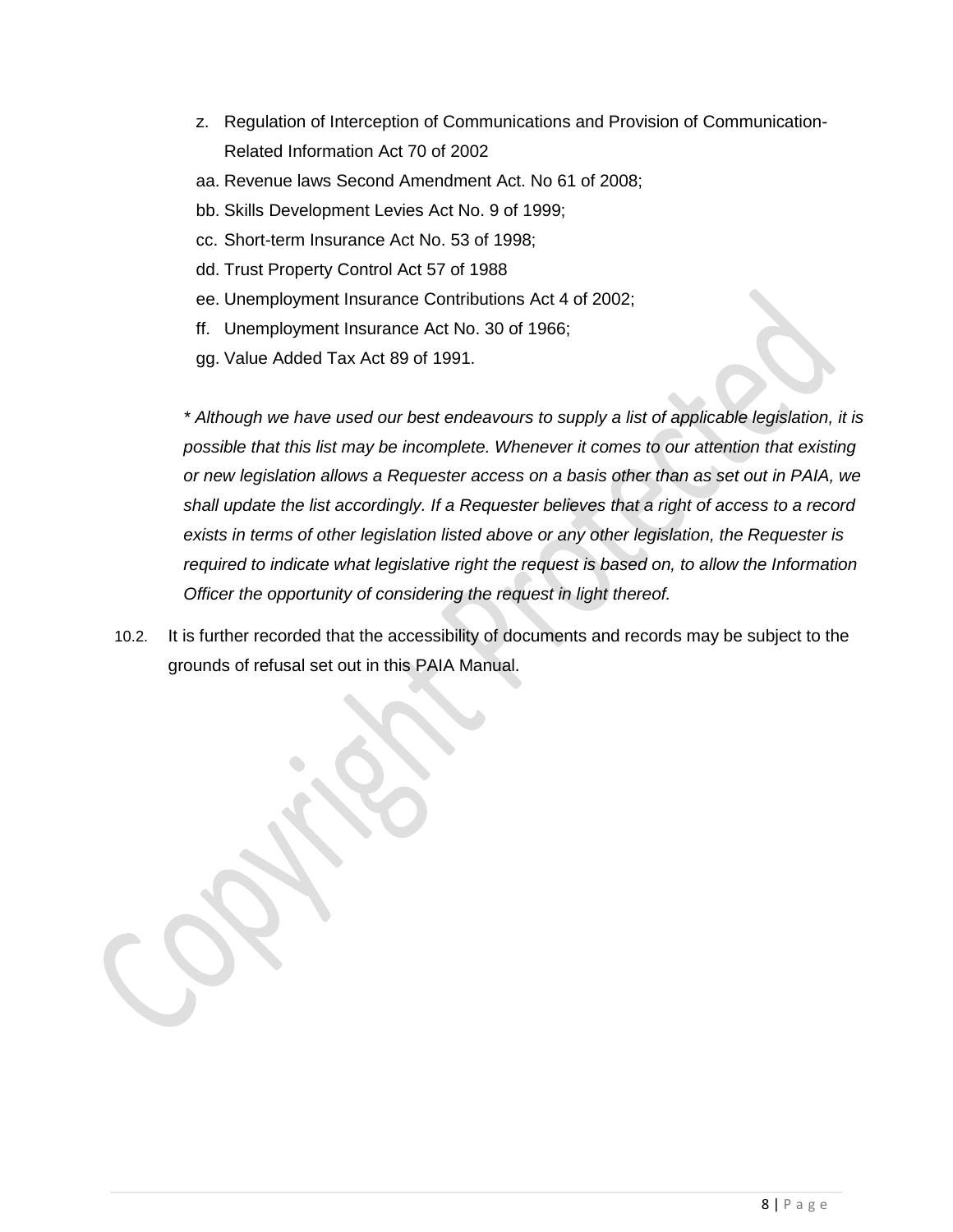# **11.DETAIL TO FACILITATE A REQUEST FOR ACCESS TO A RECORD OF DR PELSER & DR JORDAAN INC. (SECTION 51(1) (E))**

- 11.1. The requester must comply with all the procedural requirements contained in the Act relating to the request for access to a record.
- 11.2. The requester must complete the prescribed form enclosed herewith, and submit same as well as payment of a request fee and a deposit (if applicable) to the Information Officer or the Deputy Information Officer at the postal or physical address, fax number or electronic mail address as noted in clause 5 above.
- 11.3. The prescribed from must be filled in with sufficient information to enable the Information Officer to identify:
	- a. the record or records requested; and
	- b. the identity of the requester.
- 11.4. The requester should indicate which form of access is required and specify a postal address of fax number of the requester in the Republic;
- 11.5. The requester must state that he/she requires the information in order to exercise or protect a right, and clearly state what the nature of the right is so to be exercised or protected. The requester must clearly specify why the record is necessary to exercise or protect such a right (section 53(2)(d)).
- 11.6. Dr Pelser & Dr Jordaan lnc. will process the request within 30 (thirty) days, unless the requester has stated special reasons to the satisfaction of the Information Officer that circumstances dictate that the above time periods not be complied with.
- 11.7. The requester shall be advised whether access is granted or denied in writing. If, in addition, the requester requires the reasons for the decision in any other manner, the requester will be obliged to state which manner and the particulars required.
- 11.8. If a request is made on behalf of another person, then the requester must submit proof of the capacity in which the requester is making the request to the reasonable satisfaction of the Information Officer (section 53(2)(f)).
- 11.9. If an individual is unable to complete the prescribed form because of illiteracy or disability, such a person may make the request orally.
- 11.10. The requester must pay the prescribed fee, before any further processing can take place.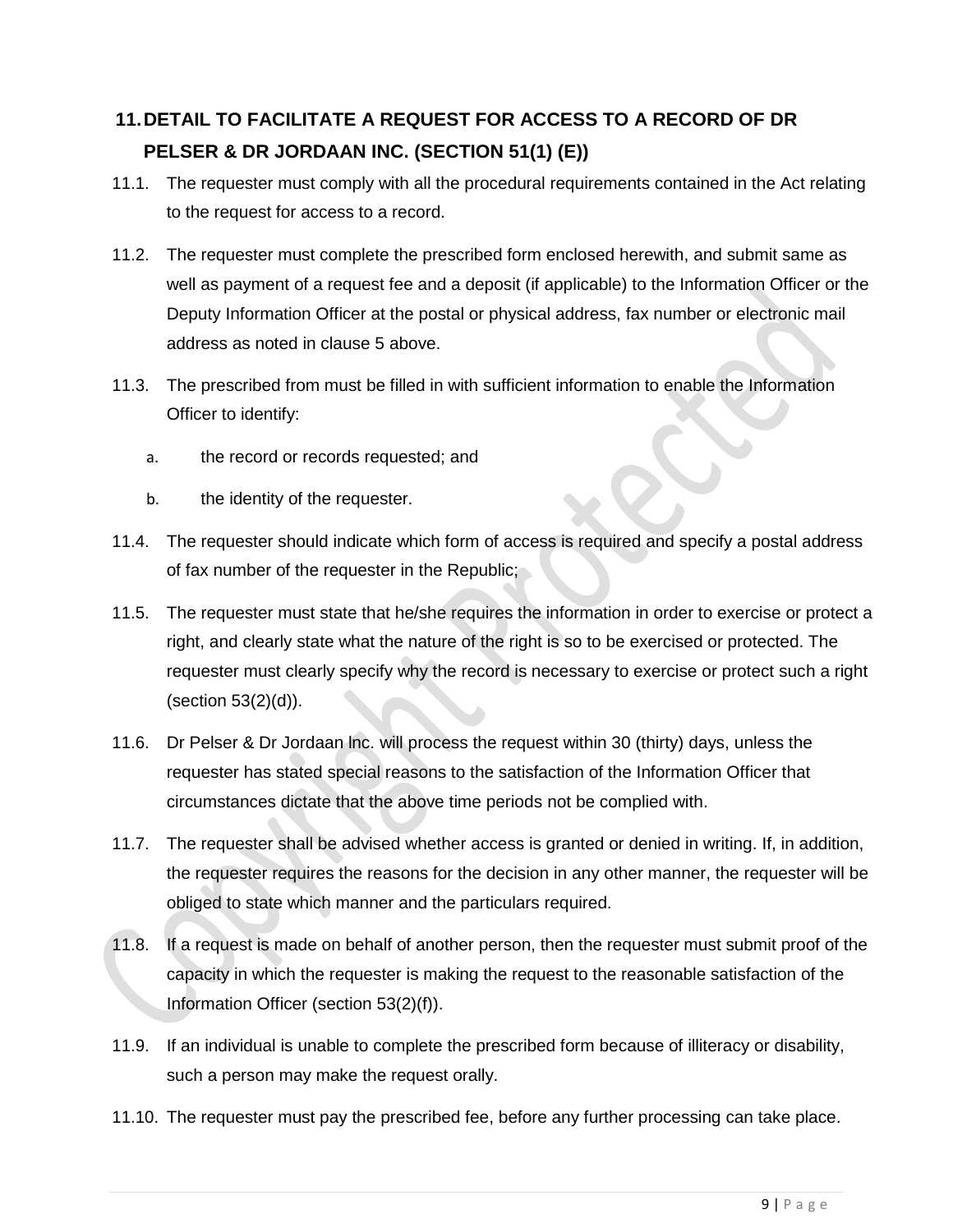11.11. All information as listed in clause 11 herein should be provided and failing which the process will be delayed until the required information is provided. The prescribed time periods will not commence until the requester has furnished all the necessary and required information. The Information Officer shall sever a record, if possible, and grant only access to that portion requested and which is not prohibited from being disclosed.

# **12. REFUSAL OF ACCESS TO RECORDS**

#### 12.1. Grounds to Refuse Access

A private body such as Dr Pelser & Dr Jordaan lnc. is entitled to refuse a request for information.

12.1.1. The main grounds for Dr Pelser & Dr Jordaan lnc. to refuse a request for information relates to the:

- a. mandatory protection of the privacy of a third party who is a natural person or a deceased person (section 63) or a juristic person, as included in the Protection of Personal Information Act 4 of 2013, which would involve the unreasonable disclosure of personal information of that natural or juristic person;
- b. mandatory protection of personal information and for disclosure of any personal information to, in addition to any other legislative, regulatory or contractual agreements, comply with the provisions of the Protection of Personal Information Act 4 of 2013;
- c. mandatory protection of the commercial information of a third party (section 64) if the record contains:
	- i. trade secrets of the third party;
	- ii. financial, commercial, scientific or technical information which disclosure could likely cause harm to the financial or commercial interests of that third party;
	- iii. information disclosed in confidence by a third party to Dr Pelser & Dr Jordaan lnc., if the disclosure could put that third party at a disadvantage in negotiations or commercial competition;
- d. mandatory protection of confidential information of third parties (section 65) if it is protected in terms of any agreement;
- e. mandatory protection of the safety of individuals and the protection of property (section 66)
- mandatory protection of records which would be regarded as privileged in legal proceedings (section 67).
- 12.1.2. The commercial activities (section 68) of a private body, such as Dr Pelser & Dr Jordaan lnc., which may include:
	- a. trade secrets of Dr Pelser & Dr Jordaan lnc.;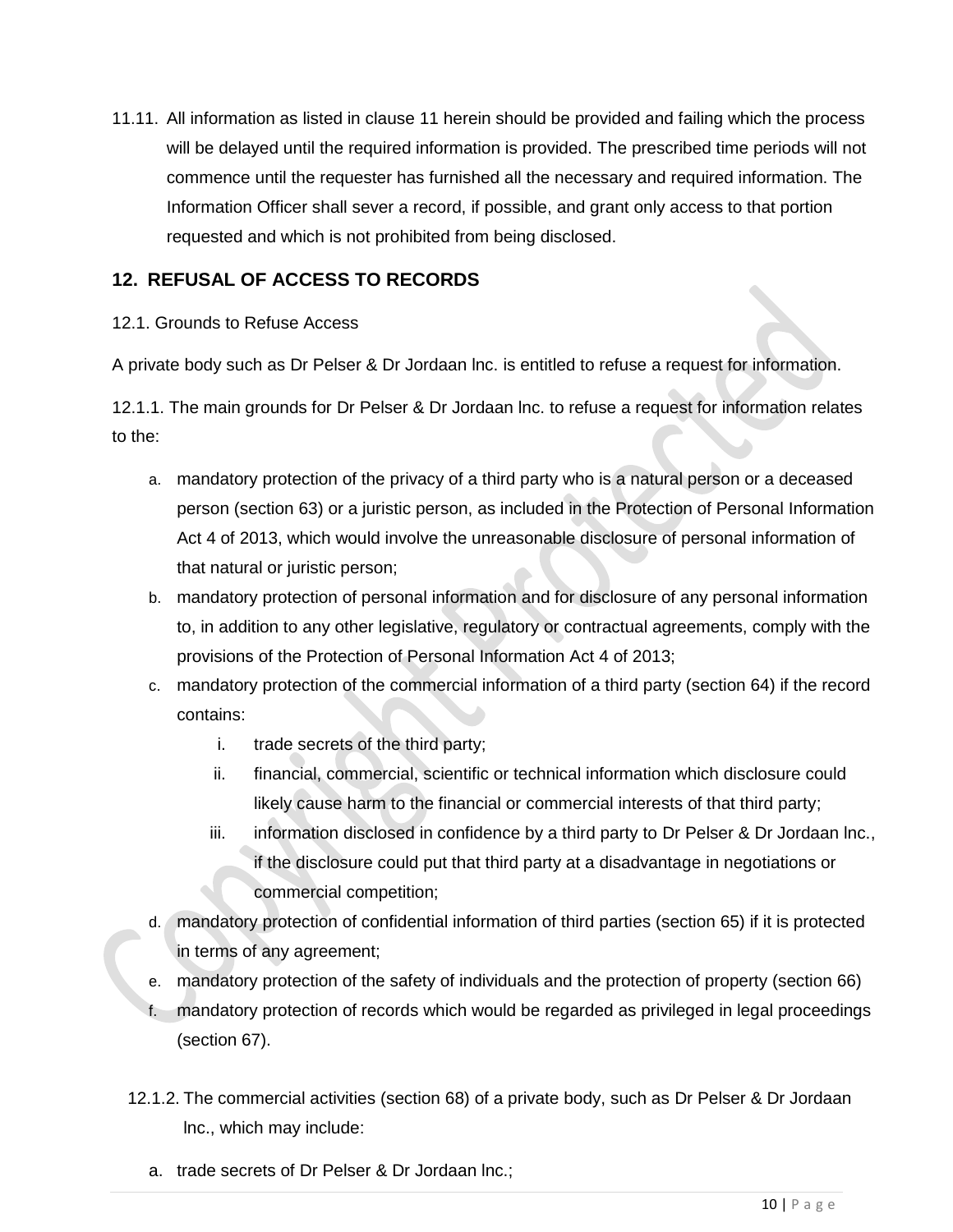- b. financial, commercial, scientific or technical information which disclosure could likely cause harm to the financial or commercial interests of Dr Pelser & Dr Jordaan Inc.;
- c. information which, if disclosed could put Dr Pelser & Dr Jordaan lnc. at a disadvantage in negotiations or commercial competition;
- d. a computer program which is owned by Dr Pelser & Dr Jordaan lnc., and which is protected by copyright;
- e. the research information (section 69) of Dr Pelser & Dr Jordaan lnc. or a third party, if its disclosure would disclose the identity of Dr Pelser & Dr Jordaan lnc., the researcher or the subject matter of the research and would place the research at a serious disadvantage.
- 12.1.3.Requests for information that are clearly frivolous or vexatious, or which involve an unreasonable diversion of resources shall be refused.
- 12.1.4.All requests for information will be assessed on their own merits and in accordance with the applicable legal principles and legislation.
- 12.1.5.If a requested record cannot be found or if the record does not exist, the Information Officer shall, by way of an affidavit or affirmation, notify the requester that it is not possible to give access to the requested record. Such a notice will be regarded as a decision to refuse a request for access to the record concerned for the purpose of the Act. If the record should later be found, the requester shall be given access to the record in the manner stipulated by the requester in the prescribed form, unless the Information Officer refuses access to such record.

# **13. REMEDIES AVAILABLE WHEN OF DR PELSER & DR JORDAAN INC. REFUSES A REQUEST**

#### 13.1 **Internal Remedies**

Dr Pelser & Dr Jordaan lnc. does not have internal appeal procedures. The decision made by the Information Officer is final. Requesters will have to exercise such external remedies at their disposal if the request for information is refused, and the requestor is not satisfied with the answer supplied by the Information Officer.

#### 13.2**. External Remedies**

13.1.1. A requestor that is dissatisfied with the Information Officer's refusal to disclose information, may within 30 (thirty) days of notification of the decision, may apply to a Court for relief.

13.1.2. A third party dissatisfied with the Information Officer's decision to grant a request for information, may within 30 (thirty) days of notification of the decision, apply to a Court for relief.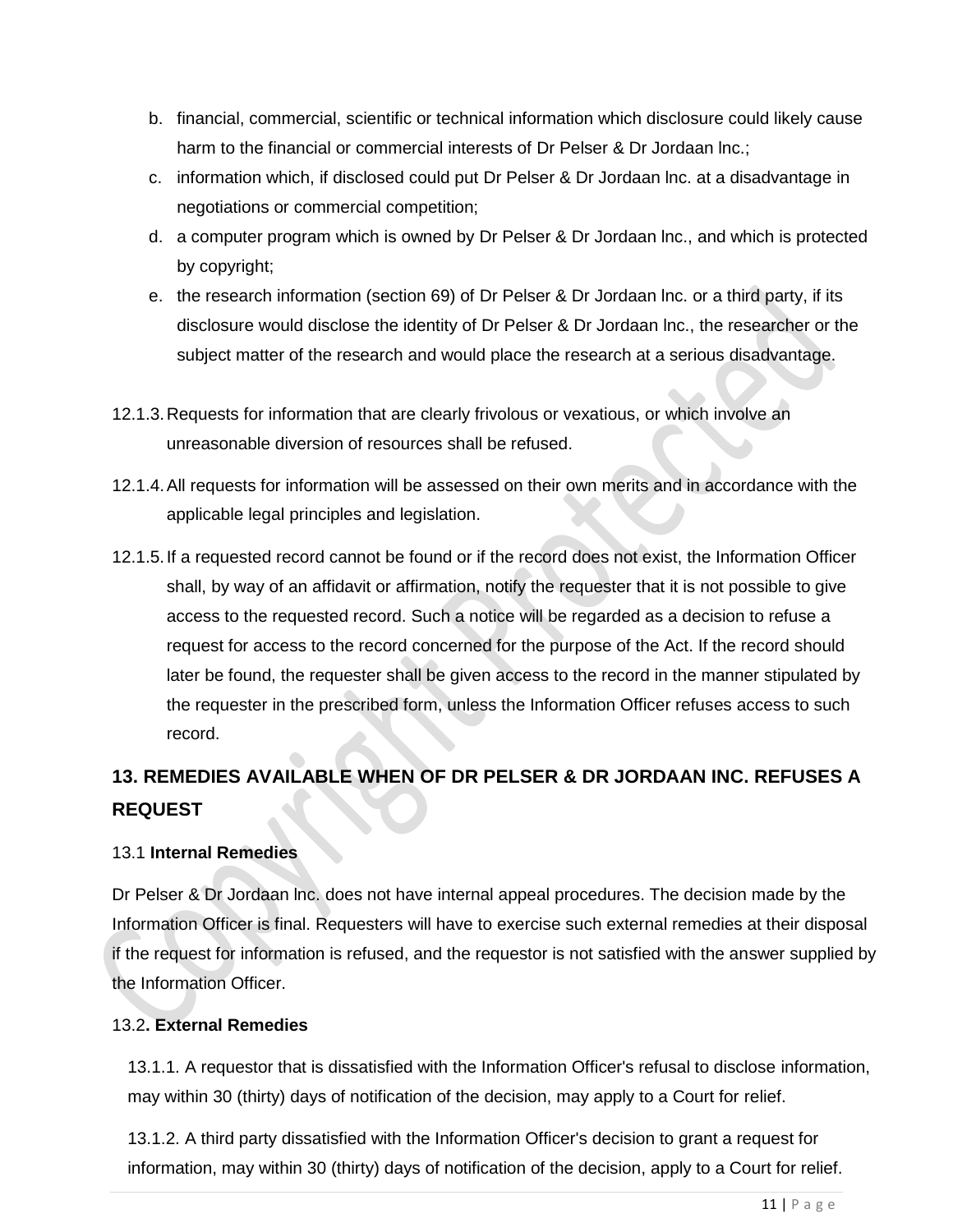For purposes of the Act, the Courts that have jurisdiction over these applications are the Constitutional Court, the High Court or another court of similar status and a Magistrate's Court designated by the Minister of Justice and Constitutional Development and which is presided over by a designated Magistrate.

#### 14**. ACCESS TO RECORDS HELD BY DR PELSER & DR JORDAAN INC.**

- 14.1 Prerequisites for Access by Personal/Other Requester
	- 14.1.1. Records held by Dr Pelser & Dr Jordaan lnc. may be accessed by requests only once the prerequisite requirements for access have been met.
	- 14.1.2. A requester is any person making a request for access to a record of Dr Pelser & Dr Jordaan lnc. There are two types of requesters:

#### a. **Personal Requester**

- i. A personal requester is a requester who is seeking access to a record containing personal information about the requester.
- ii. Dr Pelser & Dr Jordaan lnc. will voluntarily provide the requested information or give access to any record with regard to the requester's personal information. The prescribed fee for reproduction of the information requested will be charged.

#### b. **Other Requester**

- i. This requester (other than a personal requester) is entitled to request access to information on third parties.
- ii. In considering such a request Dr Pelser & Dr Jordaan lnc. will adhere to the provisions of the Act. Section 71 requires that the Information Officer take all reasonable steps to inform a third party to whom the requested record relates of the request, informing him/her that he/she may make a written or oral representation to the Information Officer why the request should be refused or, where required, give written consent for the disclosure of the Information.

Dr Pelser & Dr Jordaan lnc. is not obliged to voluntarily grant access to such records. The requester must fulfil the prerequisite requirements, in accordance with the requirements of the Act and as stipulated in Chapter 5; Part 3, including the payment of a request and access fee.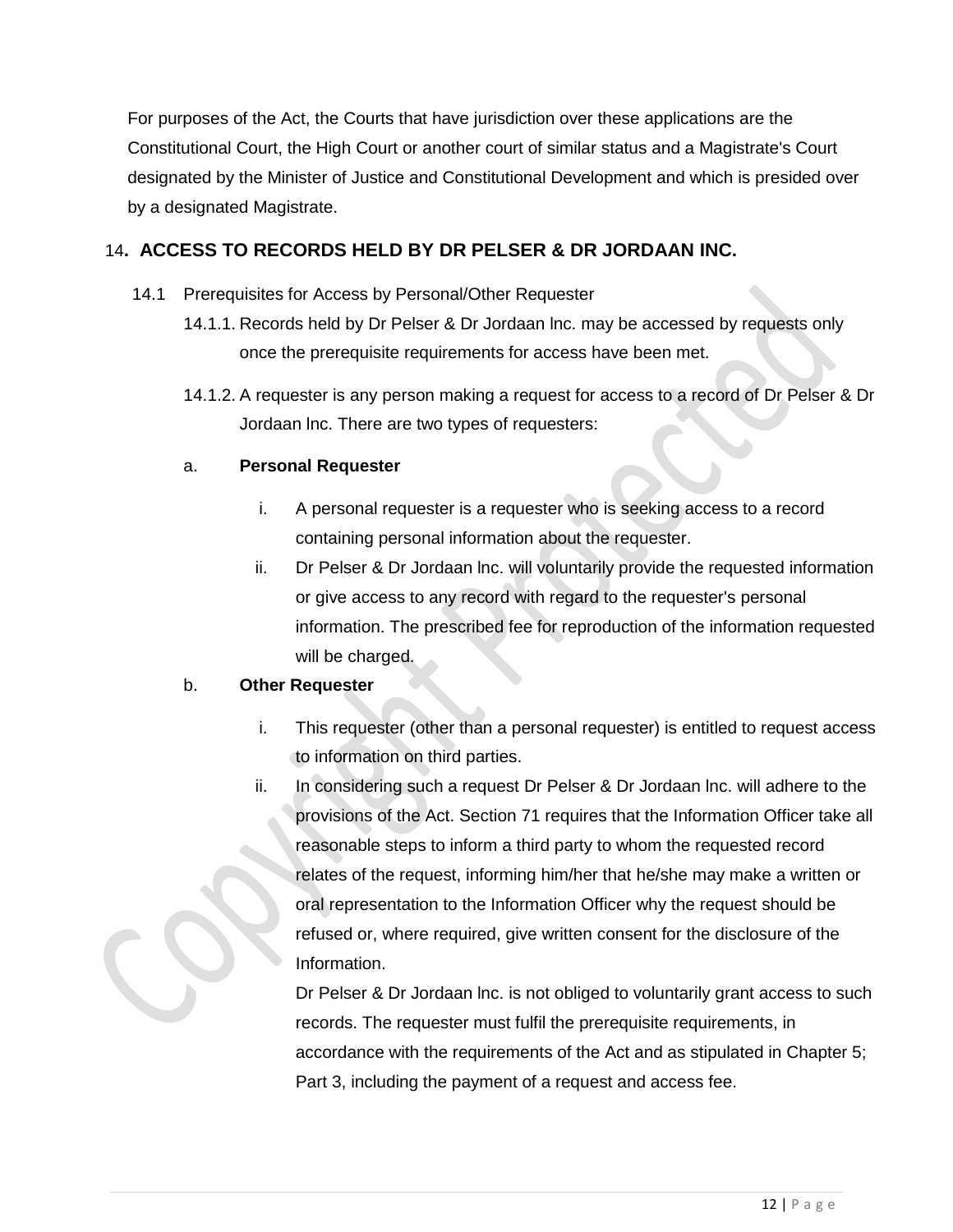#### **15. PRESCRIBED FEES (SECTION 51 (1) (F))**

- 15.1. Fees Provided by the Act
	- 15.1.1. The Act provides for two types of fees, namely:
		- a. A request fee, which is a form of administration fee to be paid by al! requesters except personal requesters, before the request is considered and is not refundable; and
		- b. An access fee, which is paid by all requesters in the event that a request for access is granted. This fee is inclusive of costs involved by the private body in obtaining and preparing a record for delivery to the requester.
	- 15.1.2. When the request is received by the Information Officer, such officer shall by notice require the requester, other than a personal requester, to pay the prescribed request fee, before further processing of the request (section 54(1)).
	- 15.1.3.If the search for the record has been made and the preparation of the record for disclosure, including arrangement to make it available in the requested form, requires more than the hours prescribed in the regulations for this purpose, the Information Officer shall notify the requester to pay as a deposit the prescribed portion of the access fee which would be payable if the request is granted.
	- 15.1.4.The Information Officer shall withhold a record until the requester has paid the fees as indicated below.
	- 15.1.5.A requester whose request for access to a record has been granted, must pay an access fee that is calculated to include, where applicable, the request fee, the process fee for reproduction and for search and preparation, and for any time reasonably required in excess of the prescribed hours to search for and prepare the record for disclosure including making arrangements to make it available in the request form.
	- 15.1.6.If a deposit has been paid in respect of a request for access, which is refused, then the Information Officer concerned must repay the deposit to the requester.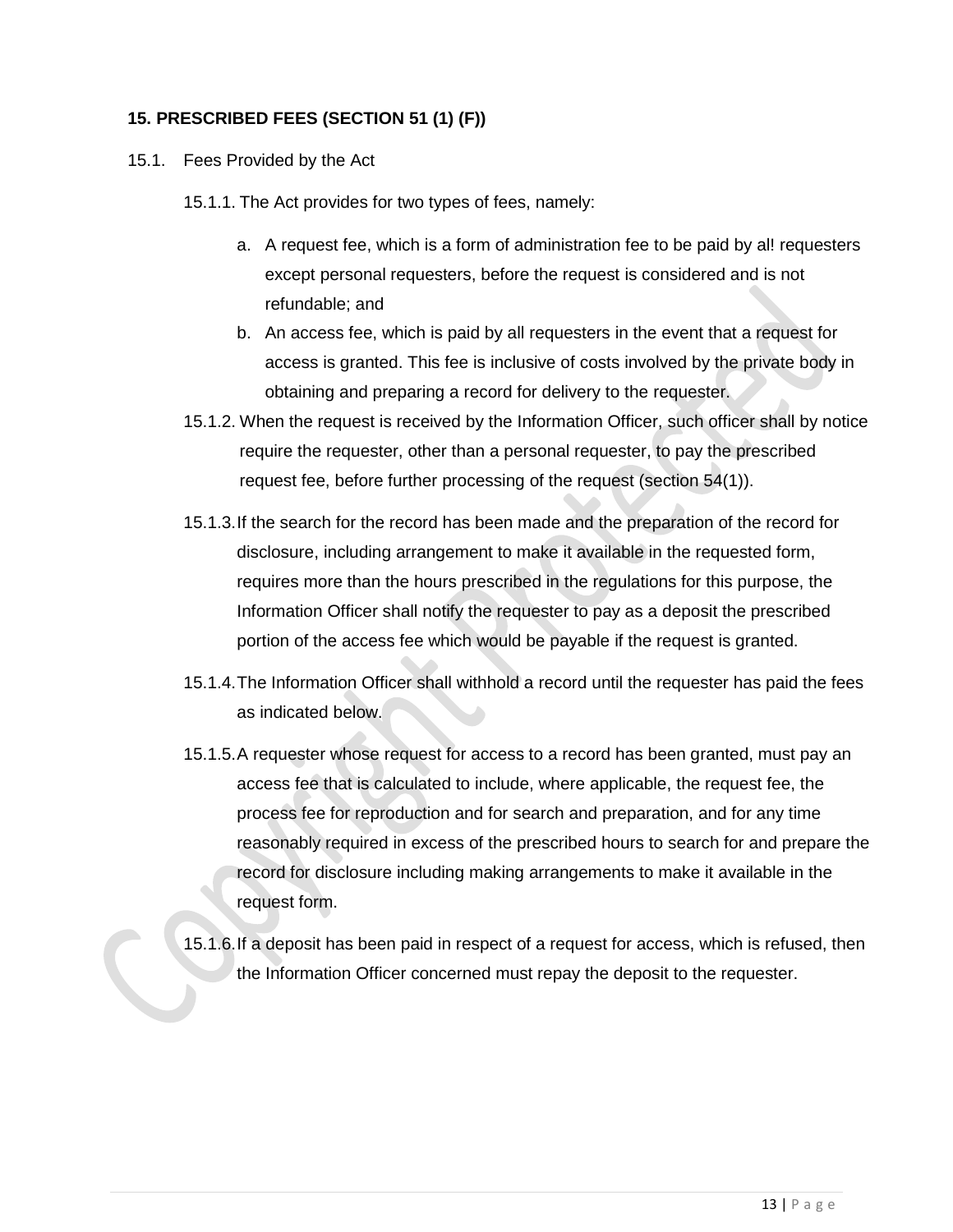#### **16. REPRODUCTION FEE**

16.1. Where Dr Pelser & Dr Jordaan lnc. has voluntarily provided the Minister with a list of categories of records that will automatically be made available to any person requesting access thereto, the only charge that may be levied for obtaining such records, will be a fee for reproduction of the record in question.

| <b>REPRODUCTION OF INFORMATION FEES</b>                 | <b>FEES TO BE CHARGED</b> |
|---------------------------------------------------------|---------------------------|
| Information in an A-4 size page photocopy or part       | R I, 10                   |
| thereof                                                 |                           |
| A printed copy of an A4-size page or part thereof       | R 0,75                    |
| A copy in computer-readable format, for example:        |                           |
| Compact disc                                            | R 70,00                   |
| A transcription of visual images, in an A4-size page or | R 40,00                   |
| part thereof                                            |                           |
| A copy of visual images                                 | R 60,00                   |
| A transcription of an audio record for an A4-size page  | R 20,00                   |
| or part thereof                                         |                           |
| A copy of an audio record                               | R 30,00                   |

#### **16.2 Request Fees**

Where a requester submits a request for access to information held by an institution on a person other than the requester himself/herself, a request fee in the amount of R50,00 is payable up- front before the institution will further process the request received.

#### **16.3. Access Fees**

16.3.1. An access fee is payable in all instances where a request for access to information is granted, except in those instances where payment of an access fee is specially excluded in terms of the Act or an exclusion is determined by the Minister in terms of section 54(8).

The applicable access fees which will be payable are: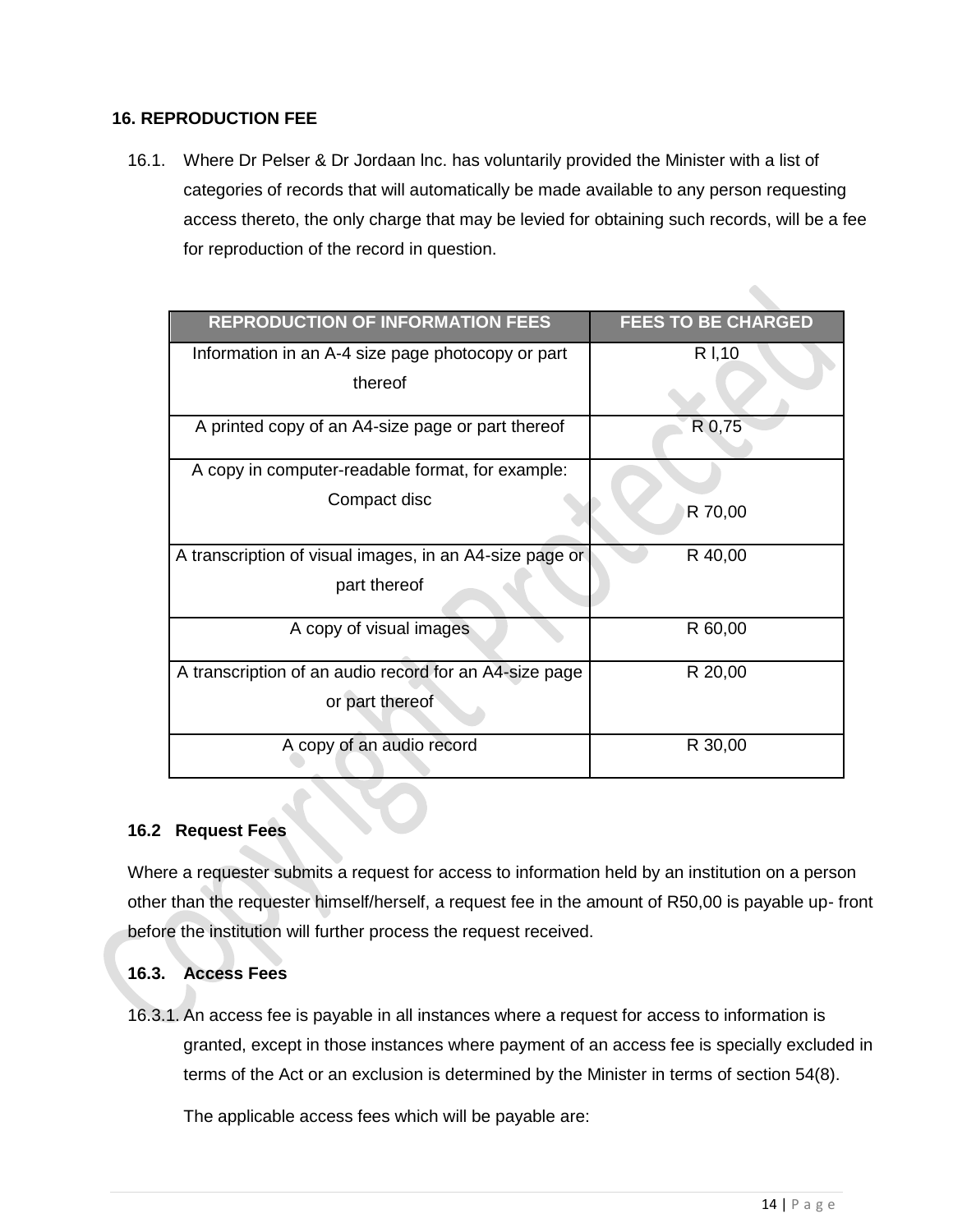| <b>ACCESS OF INFORMATION FEES</b>                       | <b>FEES TO BE</b> |
|---------------------------------------------------------|-------------------|
|                                                         | <b>CHARGED</b>    |
| Information in an A-4 size page photocopy or part       | R 1,10            |
| thereof                                                 |                   |
| A printed copy of an A4-size page or part thereof       | R 0,75            |
| A copy in computer-readable format, for example:        |                   |
| Stiffy disc                                             | R 7,50            |
| Compact disc                                            | R 70,00           |
| A transcription of visual images, in an A4-size page or | R 40,00           |
| part thereof                                            |                   |
| A copy of visual images                                 | R 60,00           |
| A transcription of an audio record for an A4-size page  | R 20,00           |
| or                                                      |                   |
| part thereof                                            |                   |
|                                                         |                   |
| A copy of an audio record                               | R 30,00*          |
| *Per hour or part of an hour reasonably required for    |                   |
| such sea                                                |                   |
|                                                         |                   |

Where a copy of a record needs to be posted the actual postal fee is payable.

#### **16.4 DEPOSITS**

6.4.1 Where the institution receives a request for access to information held on a person other than the requester himself/herself and the Information Officer upon receipt of the request is of the opinion that the preparation of the required record of disclosure will take more than 6 (six) hours, a deposit is payable by the requester.

16.4.2 The amount of the deposit is equal to 1/3 (one third) of the amount of the applicable access fee.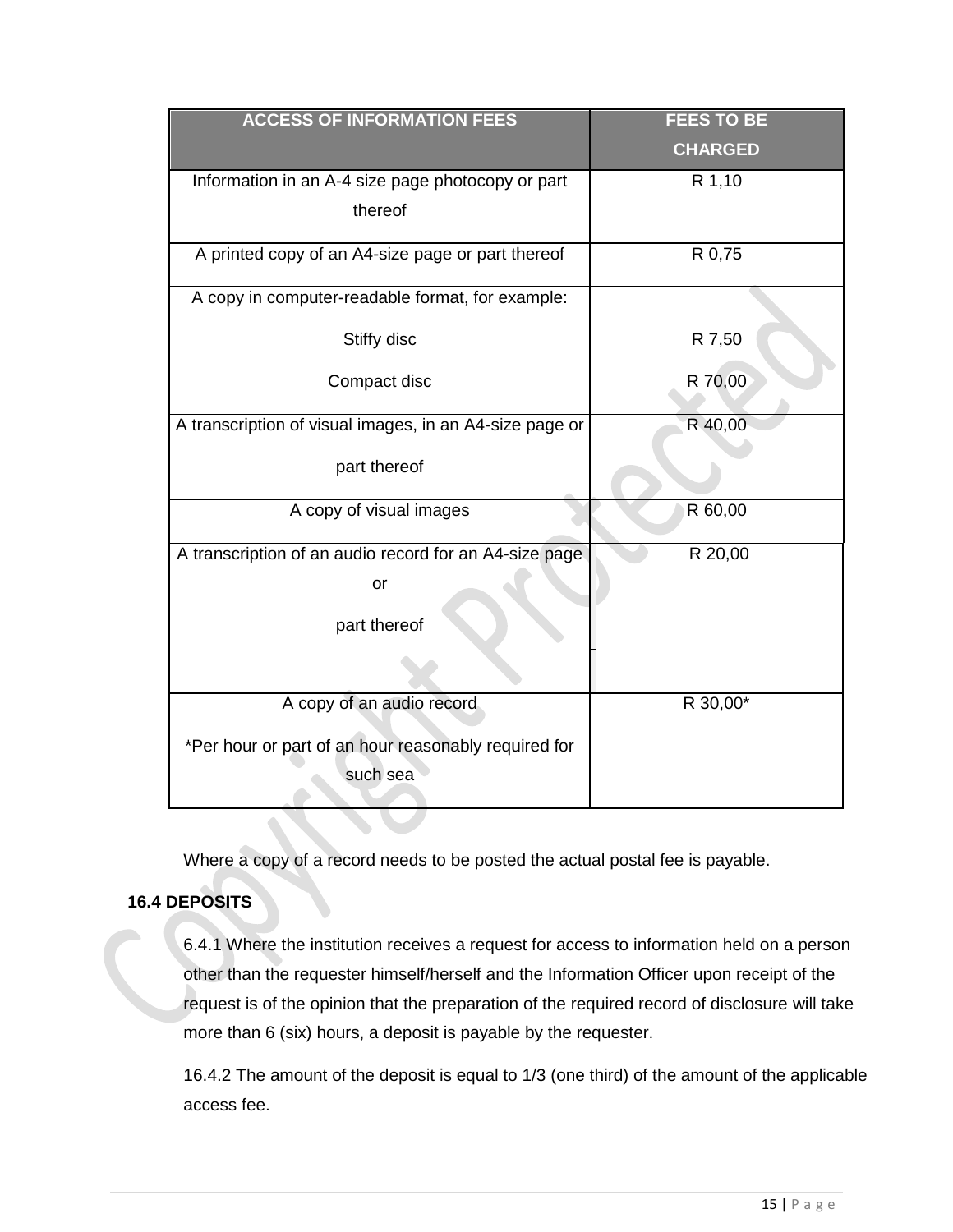#### **16.5 Collection Fees**

16.5.1. The initial "request fee" of R50,00 should be deposited into the bank account below and a copy of the deposit slip, application form and other correspondence / documents, forwarded to the Information Officer via fax.

16.5.3 The officer will collect the initial "request fee" of applications received directly by the Information Officer via email.

16.5.4 All fees are subject to change as allowed for in the Act and as a consequence such escalations may not always be immediately available at the time of the request being made. Requesters shall be informed of any changes in the fees prior to making a payment.

#### **17. DECISION**

#### **17.1 Time Allowed to Institution**

17.1.1. Dr Pelser & Dr Jordaan lnc. will, within 30 (thirty) days of receipt of the request, decide whether to grant or decline the request and give notice with reasons (if required) to that effect.

17.1.2 The 30 (thirty) day period within which Dr Pelser & Dr Jordaan lnc. has to decide whether to grant or refuse the request, may be extended for a further period of not more than (30) thirty days if the request is for a large number of information, or the request requires a search for information held at another office of Dr Pelser & Dr Jordaan lnc. and the information cannot reasonably be obtained within the original 30 (thirty) day period.

17.1.3 Dr Pelser & Dr Jordaan lnc. will notify the requester in writing should an extension be sought.

This Manual is for informative and educational purposes only and will be governed by and construed in accordance with the laws of South Africa, without regard to its conflicts of law provisions. If for any reason, any provision of this Manual is found incorrect or inaccurate, that provision shall be enforced to the maximum extent permissible so as to affect the intent of the parties as reflected in that provision, and the remainder of the Manual shall continue in full force and effect. The section titles used in this Manual are purely for convenience and carry with them no legal or contractual effect. No Legal Advice or Attorney-Client Relationship is created by this Manual between the Author and the User.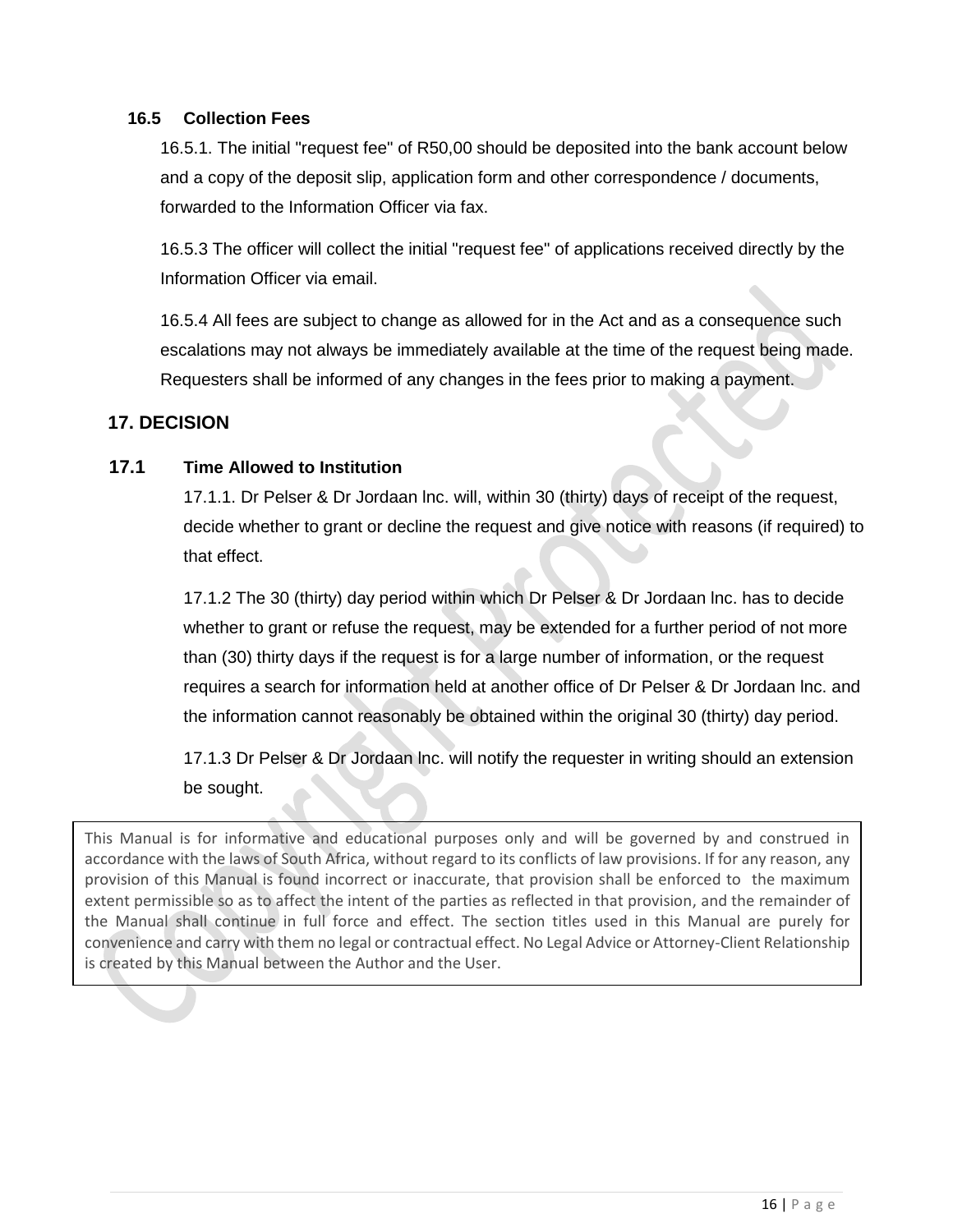# **APPENDIX 1: ACCESS REQUEST FORM**



J752

# REPUBLIC OF SOUTH AFRICA

#### FORM C

#### REQUEST FOR ACCESS TO RECORD OF PRIVATE BODY

(Section 53(1) of the Promotion of Access to Information Act, 2000 (Act No. 2 of 2000))

[Regulation 10]

Particulars of private body The Head:

A. Particulars of person requesting access to the record

(a)The particulars of the person who requests access to the record must be given below.

(b) The address and/or fax number in the Republic to which the information is to be sent must be given.

(c) Proof of the capacity in which the request is made, if applicable, must be attached.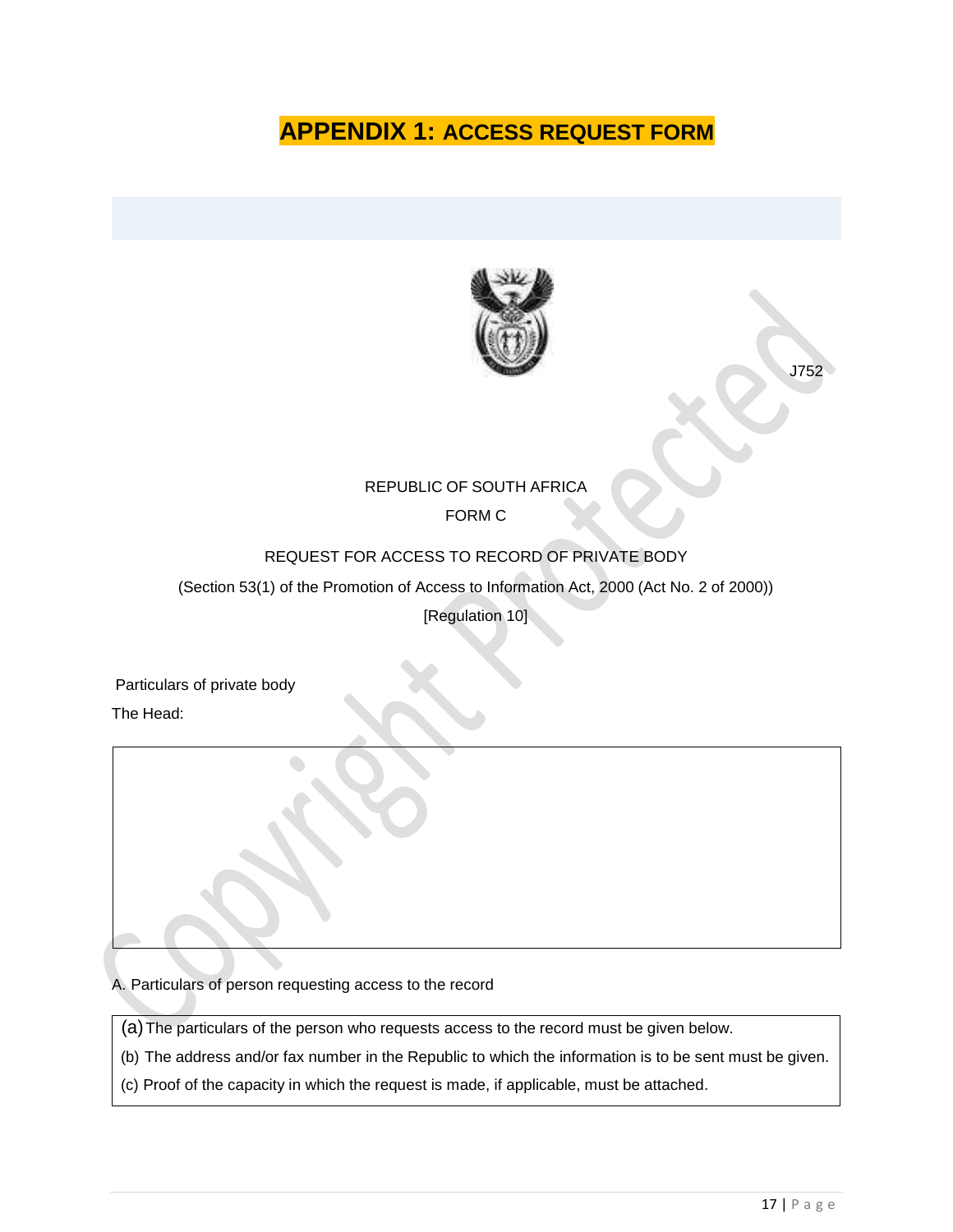#### Full names and surname:

Identity number:

Postal address:

| Telephone number: |  | Fax number: |  |
|-------------------|--|-------------|--|
| E-mail address:   |  |             |  |

Capacity in which request is made, when made on behalf of another person:

#### B. Particulars of person on whose behalf request is made

This section must be completed ONLY if a request for information is made on behalf of another person

| Full names and surname: |  |  |  |  |  |  |  |
|-------------------------|--|--|--|--|--|--|--|
| Identity number:        |  |  |  |  |  |  |  |

#### C. Particulars of record

(a) Provide full particulars of the record to which access is requested, including the reference number if that is known to you, to enable the record to be located.

(b) If the provided space is inadequate, please continue on a separate folio and attach it to this form. The requester must sign all the additional folios.

#### 1. Description of record or relevant part of the record: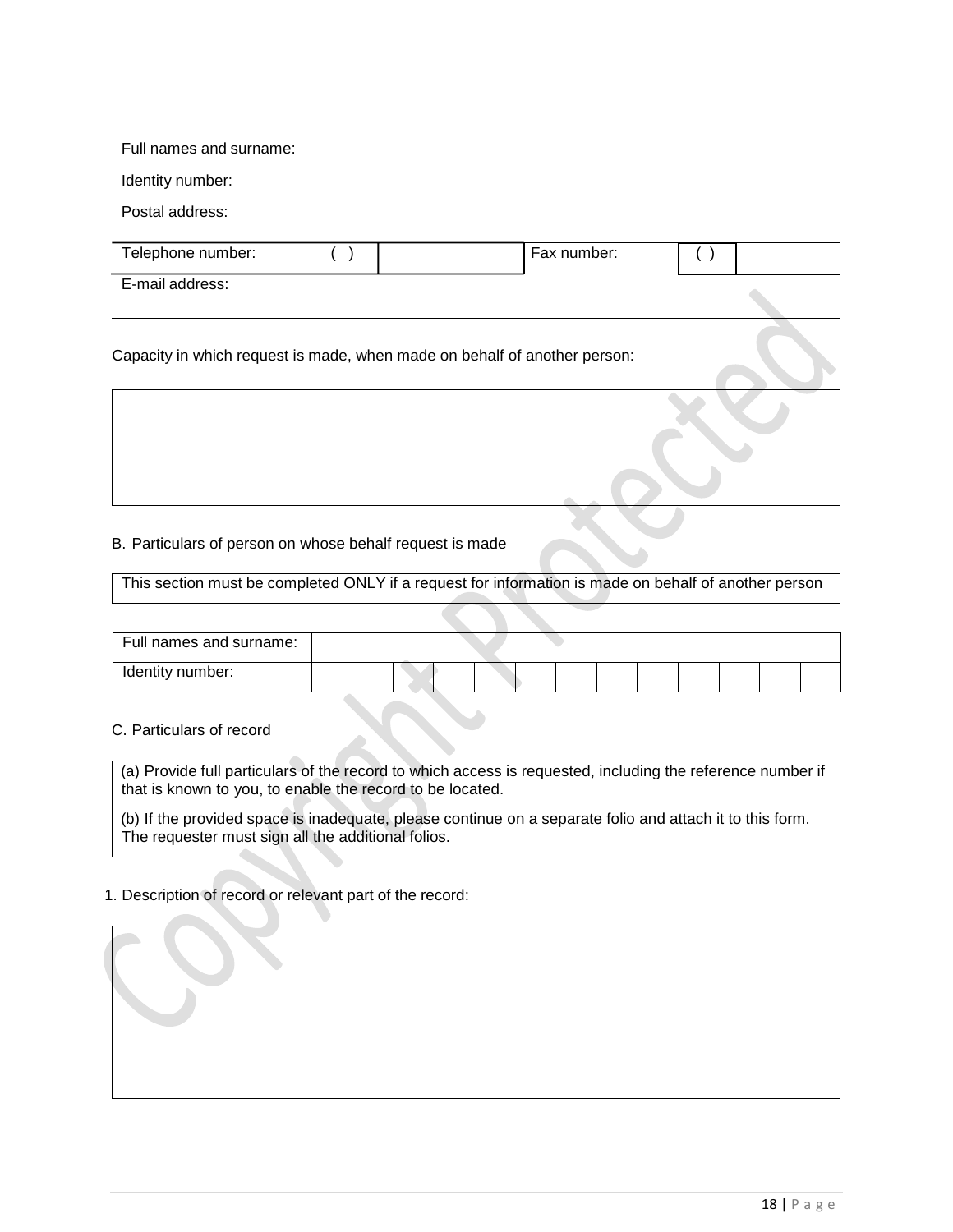2. Reference number, if available:

#### 3. Any further particulars of record:

#### D. Fees

(a) A request for access to a record, other than a record containing personal information about yourself, will be processed only after a request fee has been paid.

(b) You will be notified of the amount required to be paid as the request fee.

(c) The fee payable for access to a record depends on the form in which access is required and the reasonable time required to search for and prepare a record.

(d) If you qualify for exemption of the payment of any fee, please state the reason for exemption.

#### Reason for exemption from payment of fees: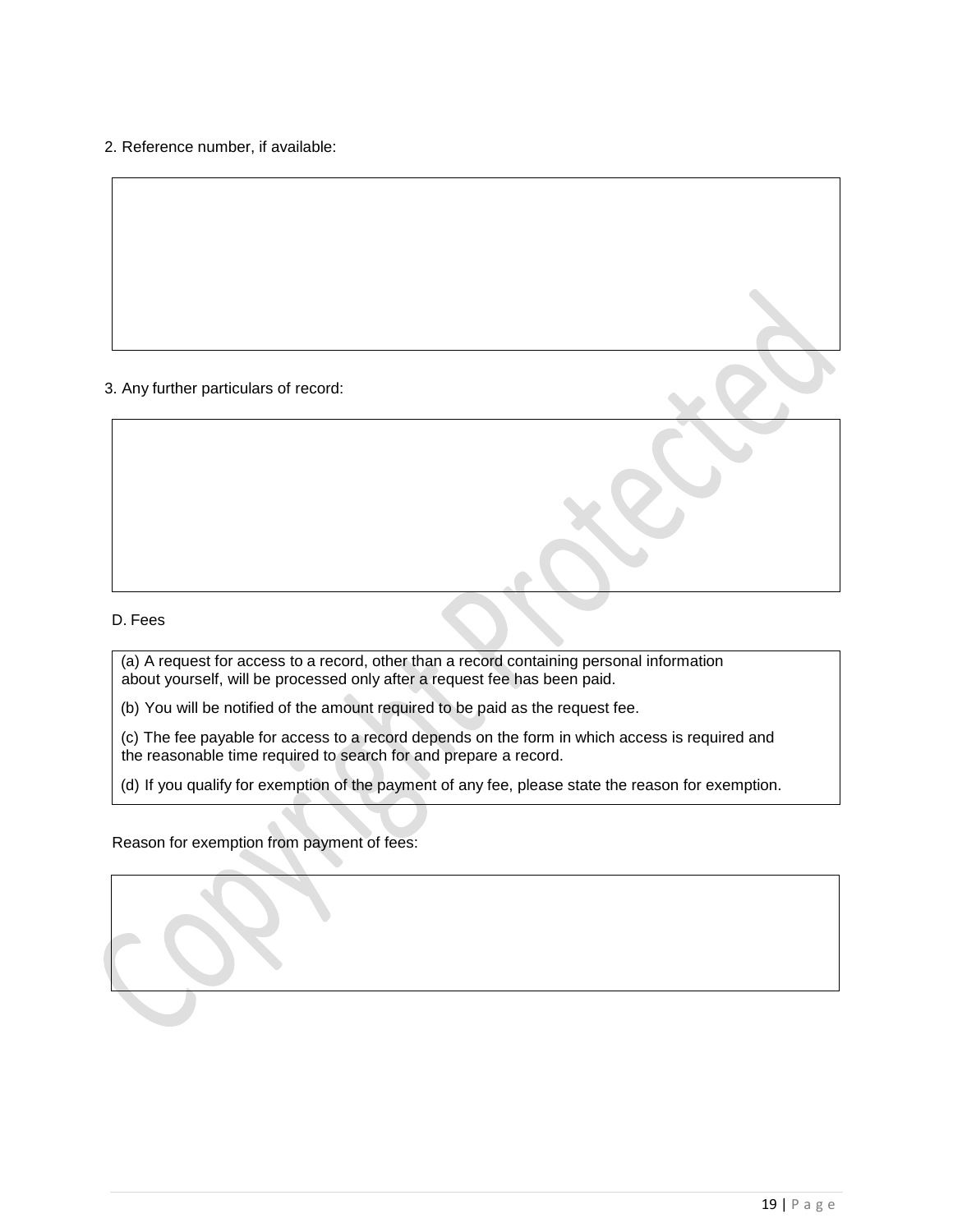#### E. Form of access to record

If you are prevented by a disability to read, view or listen to the record in the form of access provided for in 1 to 4 below, state your disability and indicate in which form the record is required.

| Disability:                                                                                                                                                                                                                                    | Form in which record is required: |  |
|------------------------------------------------------------------------------------------------------------------------------------------------------------------------------------------------------------------------------------------------|-----------------------------------|--|
| Mark the appropriate box with an X.                                                                                                                                                                                                            |                                   |  |
| NOTES:                                                                                                                                                                                                                                         |                                   |  |
| (a) Compliance with your request for access in the specified form may depend on the form in which<br>the record is available.                                                                                                                  |                                   |  |
| (b) Access in the form requested may be refused in certain circumstances. In such a case you will<br>be informed if access will be granted in another form.                                                                                    |                                   |  |
| $\mathcal{L} \setminus \mathbf{r}$ , and a set of the contract of the contract of the contract of the contract of the contract of the contract of the contract of the contract of the contract of the contract of the contract of the contract |                                   |  |

(c) The fee payable for access to the record, if any, will be determined partly by the form in which access is requested.

| 1. If the record is in written or printed form: |                                                                                                          |                                                                   |
|-------------------------------------------------|----------------------------------------------------------------------------------------------------------|-------------------------------------------------------------------|
| copy of record*                                 | inspection of record                                                                                     |                                                                   |
| generated images, sketches, etc.):              | 2. If record consists of visual images - (this includes photographs, slides, video recordings, computer- |                                                                   |
| view the images                                 | copy of the images*                                                                                      | transcription of<br>the images*                                   |
|                                                 | 3. If record consists of recorded words or information which can be reproduced in sound:                 |                                                                   |
| listen to the<br>soundtrack (audio<br>cassette) | transcription of<br>soundtrack* (written<br>or printed document)                                         |                                                                   |
|                                                 | 4. If record is held on computer or in an electronic or machine-readable form:                           |                                                                   |
| printed copy of<br>record*                      | printed copy of<br>information derived<br>from the record*                                               | copy in computer<br>readable form*<br>(stiffy or compact<br>disc) |